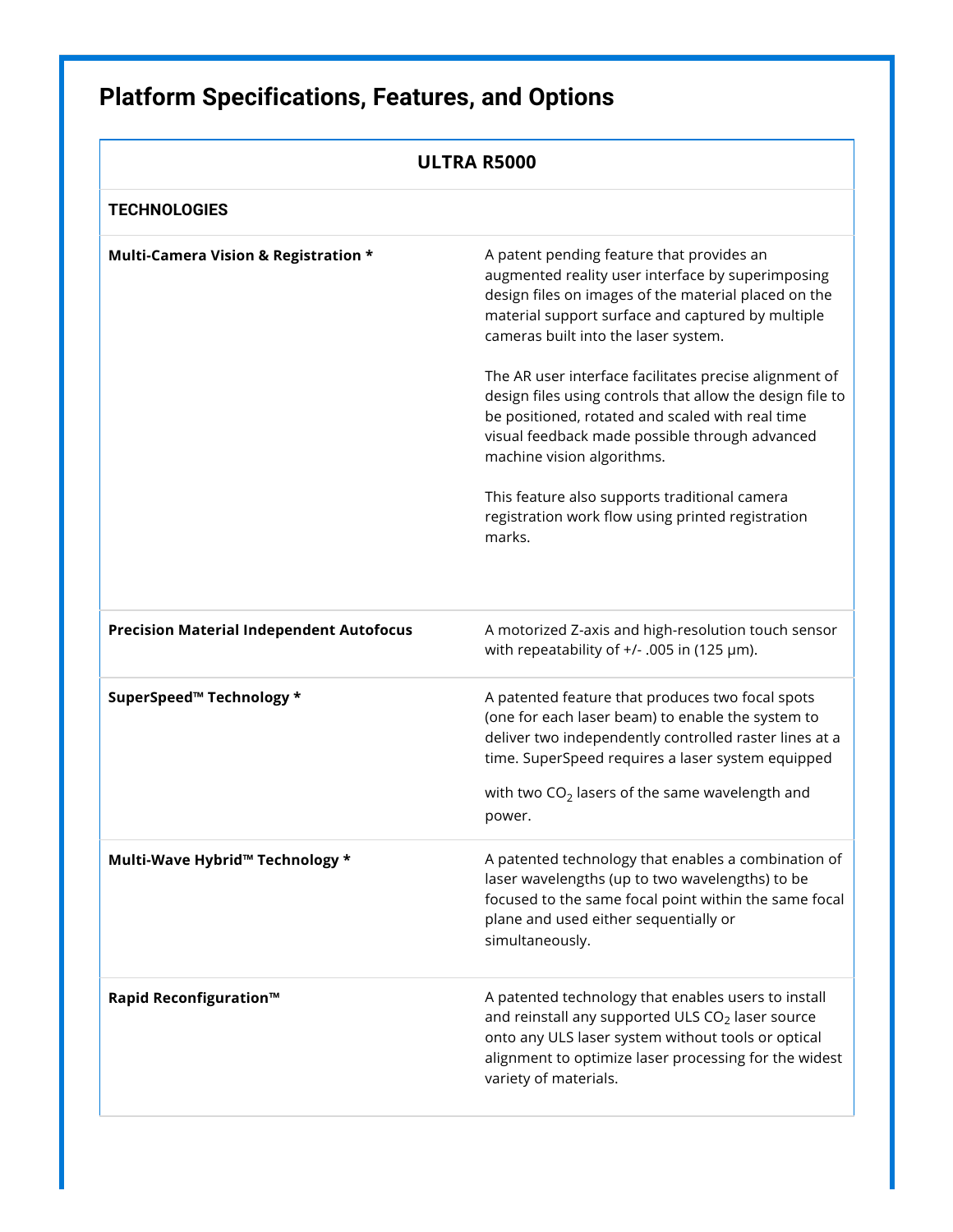| <b>Intelligent Materials Database</b>                  | A powerful and unique database that generates laser<br>processing parameters for a wide variety of materials<br>and laser system configurations. If the system<br>configuration changes, the database automatically<br>recalculates the parameter values. |
|--------------------------------------------------------|-----------------------------------------------------------------------------------------------------------------------------------------------------------------------------------------------------------------------------------------------------------|
| 21" Touch Screen Control Panel *                       | A fully integrated 21" (533 mm) touch panel<br>command and control console used to control laser<br>system operation.                                                                                                                                     |
| <b>Automation Interface *</b>                          | An addressable device that can receive input signals<br>and provide output signals. Enables the laser system<br>to control external devices and allows external<br>devices to initiate laser system functions.                                            |
| Laser System Manager (LSM)                             | An advanced user interface with a high degree of<br>functionality and control that allows users to<br>efficiently manage design files and laser material<br>processing parameters.                                                                        |
| <b>Industry Standard Interchange Format Support</b>    | A software feature that supports industry standard<br>graphic interchange formats including DXF, PDF, and<br>G-Code.                                                                                                                                      |
| <b>Design File Relocation and Duplication Controls</b> | A set of user controls to reposition or duplicate<br>design files anywhere within the material processing<br>field.                                                                                                                                       |
| <b>Kerf Compensation</b>                               | A user adjustable control that compensates for<br>material width removed during laser cutting in order<br>to achieve desired dimensions without changing the<br>design file. It maintains true arc and circle geometry<br>if present in the design.       |
| <b>Vector Acceleration Control</b>                     | A user adjustable control to define acceleration of<br>vector motion for each control file.                                                                                                                                                               |
| <b>User Access Administration</b>                      | A software administration feature for managing<br>multiple user accounts and permissions.                                                                                                                                                                 |
| <b>Dynamic Energy Stabilization</b>                    | A feature that maintains even laser energy delivery<br>regardless of the speed of the motion system.                                                                                                                                                      |
| <b>Intelligent Path Planner</b>                        | A comprehensive path planning algorithm that<br>minimizes laser processing completion time.                                                                                                                                                               |
| <b>True Width Raster Processing</b>                    | A feature that eliminates the need for motion system<br>over-travel beyond the edges of the raster image.                                                                                                                                                 |
| <b>Design File Geometry Preservation</b>               | A feature that maintains curves in a design file, i.e.,<br>circles, ellipses, b-splines, Beziers, and NURBS, and<br>ensures curves are kept throughout the path<br>planning process rather than using linear<br>interpolation.                            |
| <b>Line Segment Reduction</b>                          | A user control to reduce excessive line segmentation<br>contained in some design files.                                                                                                                                                                   |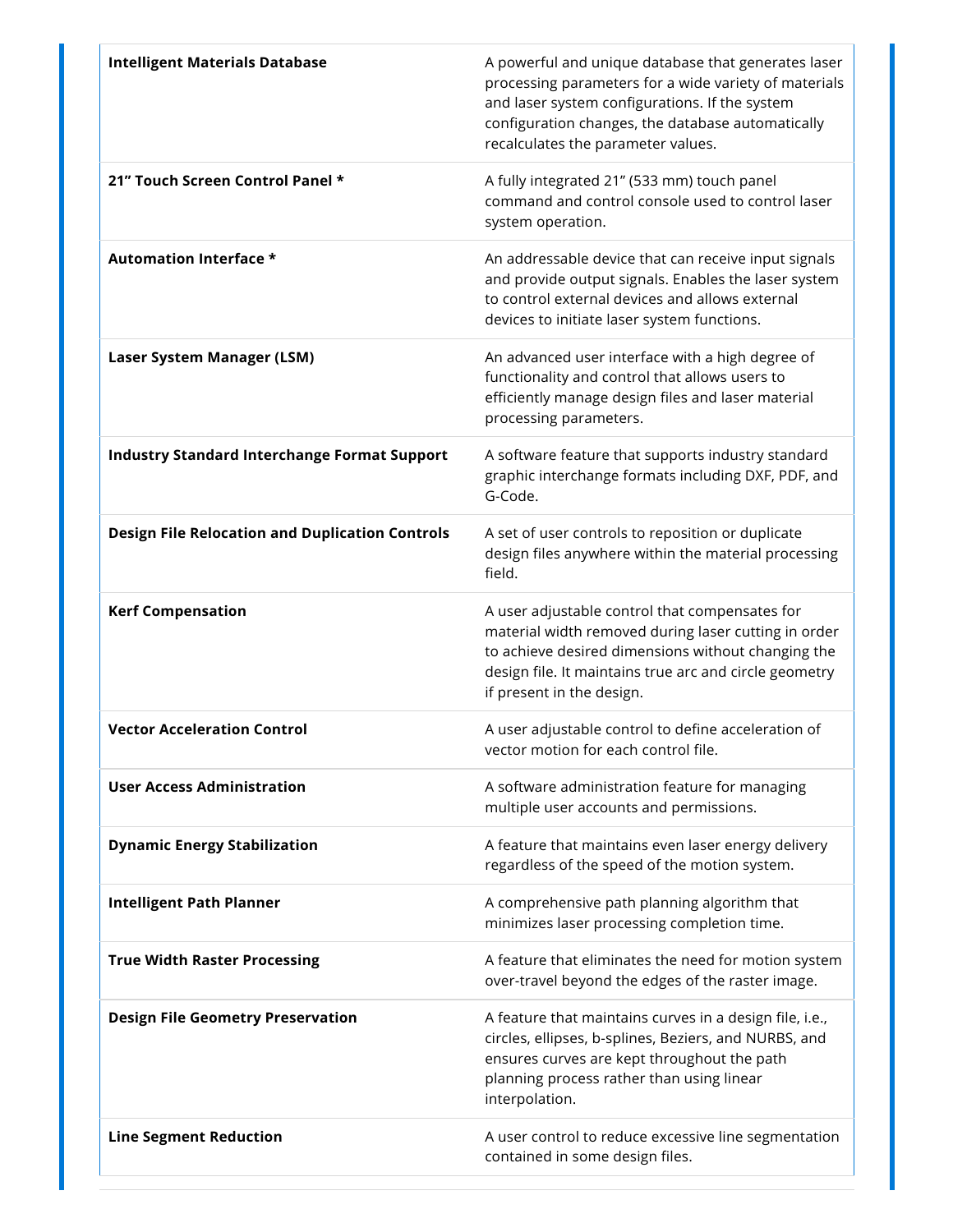| <b>Path Deviation Control</b>                           | A user control to adjust the allowable deviation from<br>the intended path to increase throughput.                                                                                                                                                                                                                                                               |
|---------------------------------------------------------|------------------------------------------------------------------------------------------------------------------------------------------------------------------------------------------------------------------------------------------------------------------------------------------------------------------------------------------------------------------|
| <b>OPTICS</b>                                           |                                                                                                                                                                                                                                                                                                                                                                  |
| <b>Controllable Laser Power Density 4X</b><br>$1X/13X*$ | A patent pending feature that provides the unique<br>ability to control laser power densities while<br>maintaining a high degree of alignment accuracy of<br>the focal plane with the material surface as well as a<br>Gaussian beam distribution.<br>Power Densities: 1X (Optional), 4X (Included) or 13X<br>(Optional) for 10.6 µm and 9.3 µm wavelengths; 52X |
|                                                         | for 1.06 um Fiber wavelength (Included).<br>Normalized power density (watts/cm2) = power<br>density coefficient x 103 x average laser power<br>(watts). Normalized power density is the power of the<br>material processing laser(s) divided by the area of<br>the focal spot measured at 1/e2.                                                                  |
| <b>GAS ASSIST</b>                                       |                                                                                                                                                                                                                                                                                                                                                                  |
| <b>Programmable Gas Assist</b>                          | A feature that allows the user to program gas type<br>and flow rate on a process-by-process basis within a<br>control file.                                                                                                                                                                                                                                      |
| <b>Optics Protection</b>                                | A barrier of clean air that protects optical<br>components during processing.                                                                                                                                                                                                                                                                                    |
| <b>Coaxial Gas Assist Attachment</b>                    | A gas assist attachment that directs air (or gas)<br>perpendicular to the material's surface.                                                                                                                                                                                                                                                                    |
| Lateral Gas Assist Attachment *                         | An adjustable gas assist attachment that directs air<br>(or gas) laterally or at an angle to the material's<br>surface.                                                                                                                                                                                                                                          |
| Air Compressor *                                        | A compressed air source that delivers optimally<br>conditioned, clean, dry, and oil-free air for optics<br>protection and gas-assisted laser processing.                                                                                                                                                                                                         |
| <b>MATERIAL HANDLING</b>                                |                                                                                                                                                                                                                                                                                                                                                                  |
| <b>Multifunction Material Support Structure</b>         | A built-in aluminum honeycomb work surface<br>designed to keep materials stationary and in focus<br>during laser processing. Reduces back reflection and<br>enables exhaust of laser processing byproducts from<br>underneath materials. Includes a full-field masking<br>material dispenser.                                                                    |
|                                                         | Configurable using Machined Aluminum Tiles,<br>Material Support Pins and Vacuum Booster.                                                                                                                                                                                                                                                                         |
| <b>Machined Aluminum Tiles *</b>                        | An accessory that provides a rigid and smooth work<br>surface for laser material processing. When used<br>with cutting processes, the compatible Material<br>Support Pins are recommended.                                                                                                                                                                       |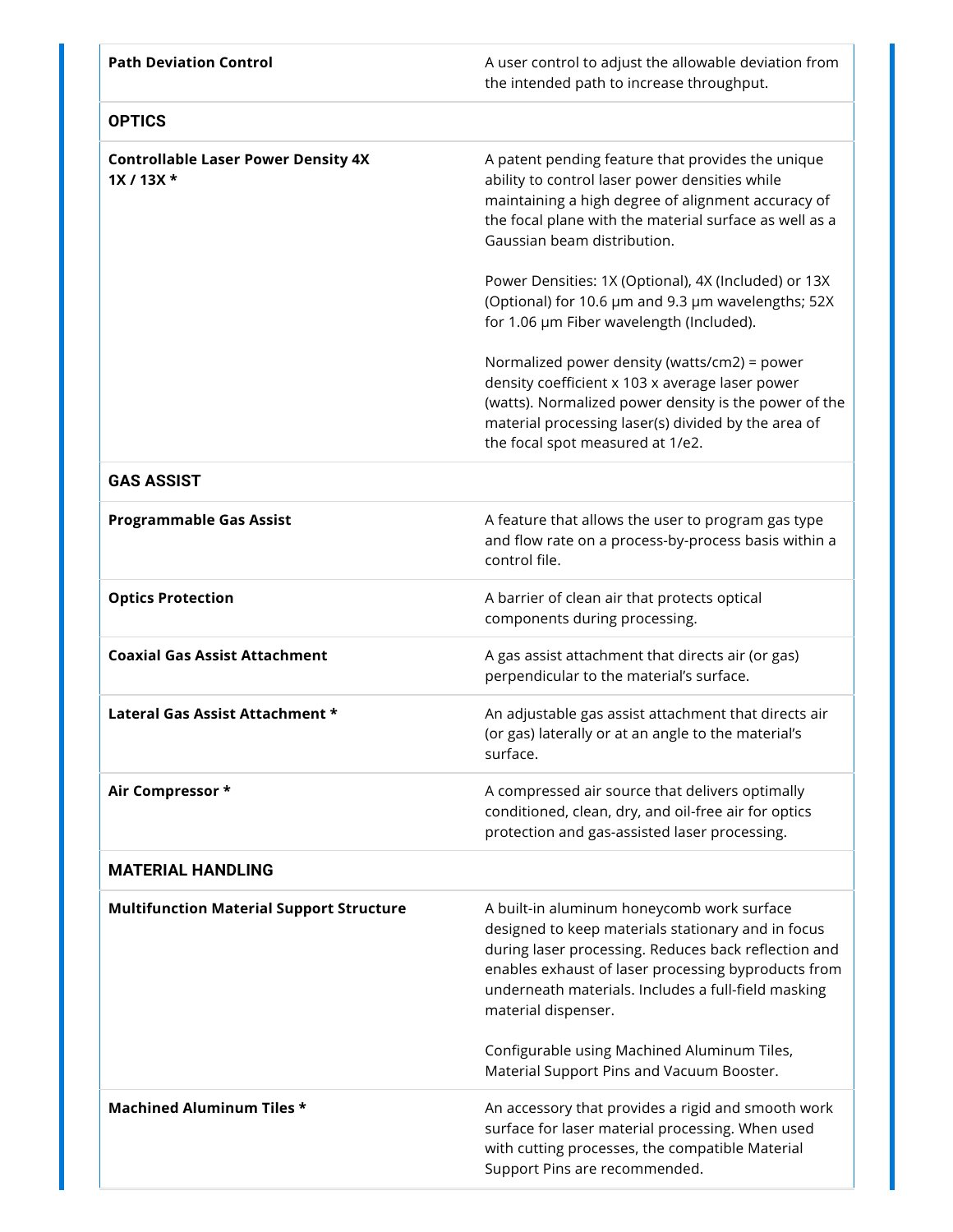| <b>Material Support Pins *</b>               | A set of custom machined pins for laser cutting that<br>can be inserted into either the Multifunction Material<br>Support Structure or the Machined Aluminum Tiles.<br>Pins add sufficient space between the target material<br>and the work surface to eliminate back reflection.                                                                                                                                                                                  |
|----------------------------------------------|---------------------------------------------------------------------------------------------------------------------------------------------------------------------------------------------------------------------------------------------------------------------------------------------------------------------------------------------------------------------------------------------------------------------------------------------------------------------|
| Vacuum Booster *                             | An external accessory that dramatically increases the<br>pressure differential between the surface of the<br>Multifunction Material Support Structure and<br>ambient/atmospheric pressure to keep materials<br>stationary.                                                                                                                                                                                                                                          |
| Class 4 Conversion Module for Pass-Through * | A patented technology that enables the laser system<br>to facilitate material pass-through in compliance with<br>CDRH and international safety regulations for<br>operating Class 4 laser systems. This optional, add-<br>on module converts a fully enclosed Class 1 system<br>into an open Class 4 system.                                                                                                                                                        |
| Cylindrical Material Indexer *               | An accessory that enables 360° rotation laser<br>processing of cylinders, spherically-shaped, and<br>tapered objects. The addressable resolution is 13 arc<br>seconds.                                                                                                                                                                                                                                                                                              |
| <b>AIR FILTRATION and HANDLING</b>           |                                                                                                                                                                                                                                                                                                                                                                                                                                                                     |
| Intelligent Air Filtration UAC 2000/4000 *   | An external accessory that uses a patented dual<br>carbon filter and sensor suite (for CO and VOCs) that<br>filters out laser processing byproducts, monitors<br>filtration performance at every stage, and alerts the<br>operator when predefined contaminant thresholds<br>have been reached. Connects directly to the laser<br>system to turn filtration on and off with laser<br>processing and communicates the status of all<br>aspects of the UAC 2000/4000. |
| <b>SAFETY and FACILITY</b>                   |                                                                                                                                                                                                                                                                                                                                                                                                                                                                     |
| <b>Overtemperature Detection</b>             | A safety feature designed to disable all laser sources,<br>home the motion system, and trigger an audible<br>alarm in the event it detects an unusually high<br>temperature in the laser processing area.                                                                                                                                                                                                                                                           |
| <b>Safety Interlocks</b>                     | A safety feature that disables the laser source when<br>access doors are open as required by all major<br>international safety standards.                                                                                                                                                                                                                                                                                                                           |
| <b>Laser Blocking Laminated Safety Glass</b> | A shatterproof multi-layer laminated safety glass with<br>appropriate wavelength filter media. Meets laser<br>safety requirements OD 5+ for 10.6 µm, 9.3 µm and<br>1.06 µm wavelength laser radiation.                                                                                                                                                                                                                                                              |
| <b>Metal Enclosure with Labyrinth Seals</b>  | A design feature consisting of overlapping flanges<br>that all enclosure doors or access panels must have<br>to prevent direct line of sight into the enclosure, as<br>required by international safety regulations.                                                                                                                                                                                                                                                |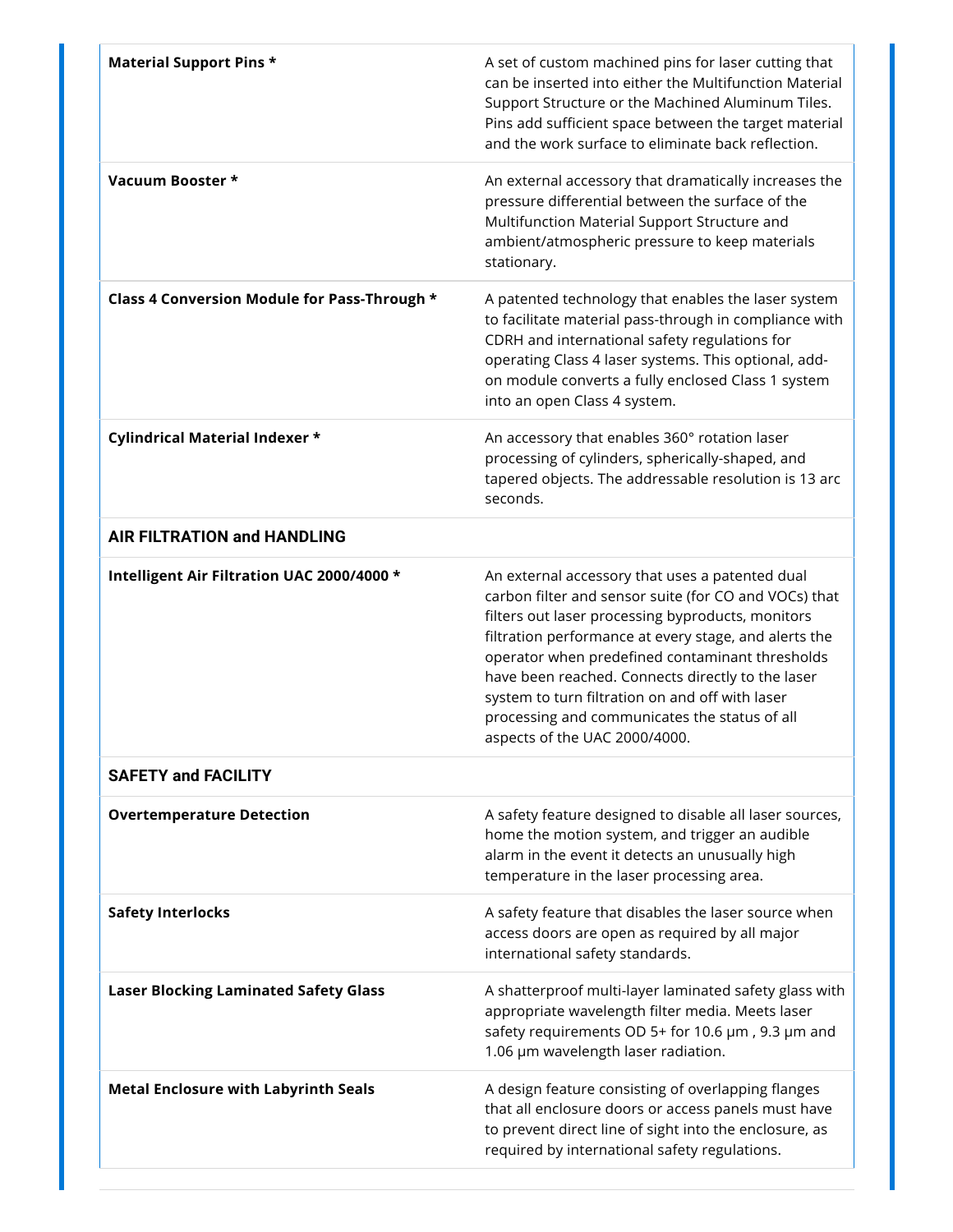| <b>E-Stop</b>                                                       | A highly visible standards-compliant pushbutton.<br>Once depressed, DC power to all laser sources, the<br>motion system, and other control mechanisms are<br>immediately shut off, while aborting all system<br>operations.                             |
|---------------------------------------------------------------------|---------------------------------------------------------------------------------------------------------------------------------------------------------------------------------------------------------------------------------------------------------|
| Fire Suppression *                                                  | A patented accessory that deploys fire suppressant<br>into the laser material processing area if self-<br>sustained combustion is detected.                                                                                                             |
| <b>SPECIFICATIONS</b>                                               |                                                                                                                                                                                                                                                         |
| <b>Material Processing Envelope (X,Y,Z)</b>                         | 32 x 24 x 12 in. (813 x 610 x 305 mm)                                                                                                                                                                                                                   |
| <b>Maximum Effective Raster Material Processing</b><br><b>Speed</b> | >200 in./sec (5080 mm/sec)<br>[Maximum processing speed requires SuperSpeed™<br>operation]                                                                                                                                                              |
| <b>Multiple Laser Support</b>                                       | UP TO 2 LASER SOURCES CAN BE USED<br>INDIVIDUALLY OR IN COMBINATION                                                                                                                                                                                     |
|                                                                     | <b>Laser Sources Available</b>                                                                                                                                                                                                                          |
|                                                                     | • CO <sub>2</sub> : 10.6 $\mu$ m 10, 30, 50, 60, 75 and 125 watt<br>laser sources<br>[125 watt $CO2$ laser available 4th quarter, 2020]<br>• CO <sub>2</sub> : 9.3 µm 30, 50 and 75 watt laser sources<br>• Fiber: 1.06 µm 20 and 50 watt laser sources |
|                                                                     | <b>Laser Sources Combinations</b>                                                                                                                                                                                                                       |
|                                                                     | • Up to (2) $CO2$ laser sources (10-75 watts) or up<br>to<br>(1) $CO2$ laser sources (10-125 watts) and up to<br>(1) permanently mounted Fiber laser source                                                                                             |
|                                                                     | SUPPORTS RAPID RECONFIGURATION OF CO <sub>2</sub> LASERS                                                                                                                                                                                                |
| <b>Maximum Laser Power</b>                                          | CO <sub>2</sub> : 150 watts<br>[125 watt $CO2$ laser available 4th quarter, 2020]                                                                                                                                                                       |
|                                                                     | Fiber: 50 watts                                                                                                                                                                                                                                         |
| <b>System External Dimensions</b>                                   | Width: 55.0 in. (1397 mm)<br>Depth: 44.0 in. (1118 mm)<br>Height: 48.0 in. (1211 mm)                                                                                                                                                                    |
| Weight                                                              | 450 lbs (205 Kg)                                                                                                                                                                                                                                        |
| <b>Power Requirements</b>                                           | 220V-240V/16A                                                                                                                                                                                                                                           |
| <b>Exhaust Requirements</b>                                         | Intelligent Air Filtration (UAC 2000/4000) or External<br>Exhaust Blower Capable of >700 CFM at 6 in.                                                                                                                                                   |
|                                                                     | WG Static Pressure (1190 m3/hr. at 1.5 kPa)                                                                                                                                                                                                             |